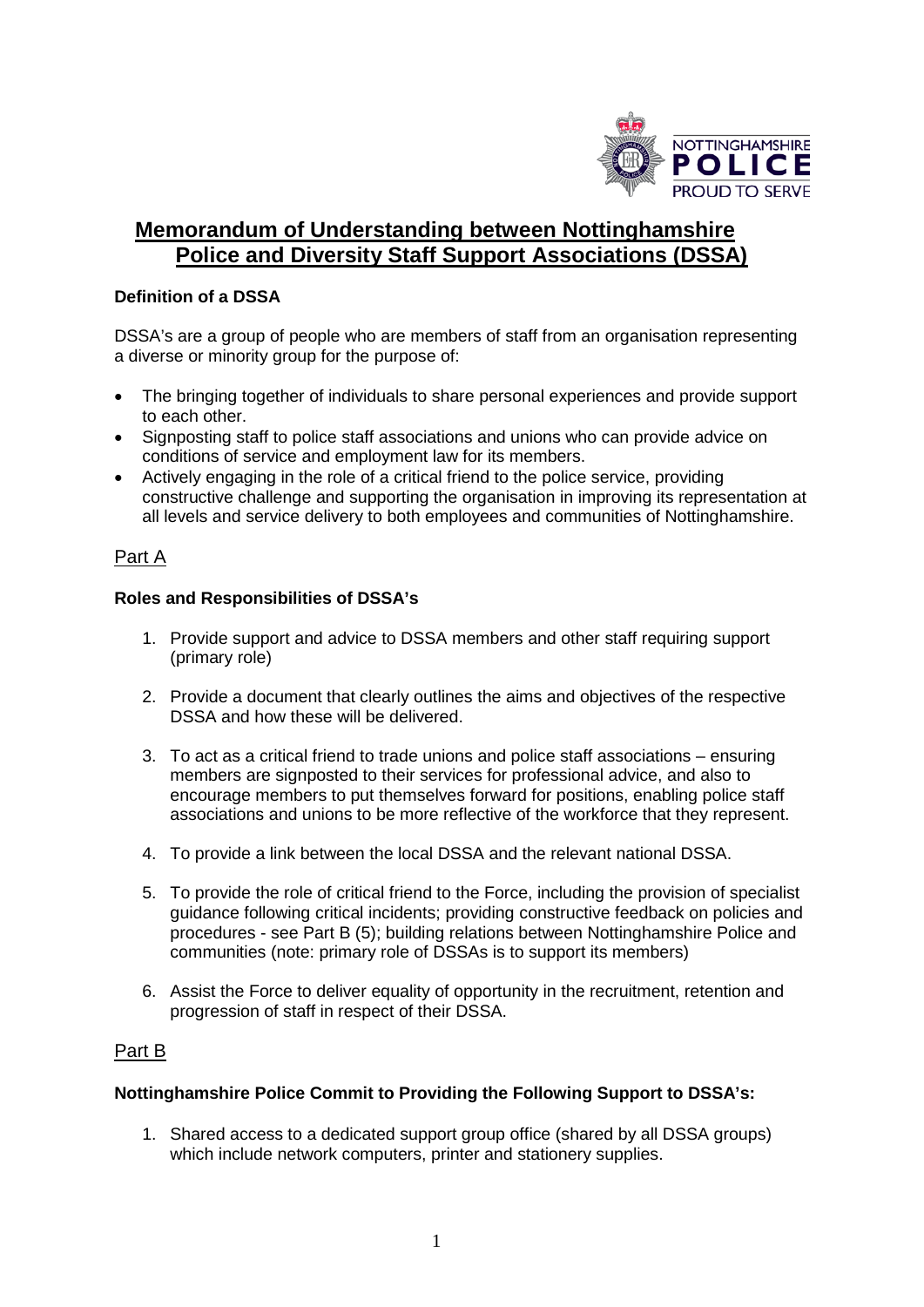- 2. A base annual budget of £1000 to support the delivery of the group's aims and objectives as detailed in their annual business plan.
- 3. Shared rights with the other support groups to bid for additional funds (from a finite budget of £12,000) to resource larger initiatives. These will be submitted on a quarterly basis in writing to the DSSA Support Manager and assessed against their ability to deliver the DSSA business plans, aims and objectives.
- 4. The Force will allow one DSSA member up to 4 hours duty time per week to undertake work in connection with the Association. Other DSSA members will be allowed reasonable duty time up to a maximum of 4 hours per month to attend DSSA meetings and carry out other DSSA business as outlined in respective business plans.

In addition, any requests made by or on behalf of Nottinghamshire Police to the DSSA will be accompanied by a further allocation of time, for example, to attend force meetings, support positive action events or respond to consultation on policies and procedures.

The allocation of this time is to be agreed in consultation with the chair of the Association and the individuals' line manager. The use of this time should be recorded on a simple form and any relevant issues are to be discussed with the DSSA Support Manager at the HR & OD Department (see management of DSSA's).

#### Note:

- a) Time provided will always be considered in line with the demands of operational requirements.
- b) Staff attending DSSA meetings whilst off duty are not allowed to claim back time as if they were on duty.
- 5. The following support in connection with DSSAs providing constructive critical friend feedback on policies and procedures :
- A clearly identified single point of contact for policies and procedures requiring consultation (usually the author)
- A realistic time frame for feedback (minimum of 3 weeks)
- An Equality Assessment form which captures feedback and any changes made.
- 6. Any requests by the DSSA to attend other events such as conferences, national meetings etc will be allocated further duty time if they have been agreed with the Chair of the DSSA in conjunction with the individual line manager and the DSSA Support Manager. All such requests will be considered in light of:
- The benefit to the DSSA and its members or the force as outlined in PART A, of this Memorandum of Understanding (MOU)
- Cost and impact to the organisation
- Frequency of such requests
- Any other factors considered relevant, for example, are there others already attending? Is there another way to obtain the same information?

Note: Where such attendance is authorised, it is a condition of such attendance that the attendees provides to the quarterly DSSA meeting a feedback report which details the key learning from the event. This report should include: